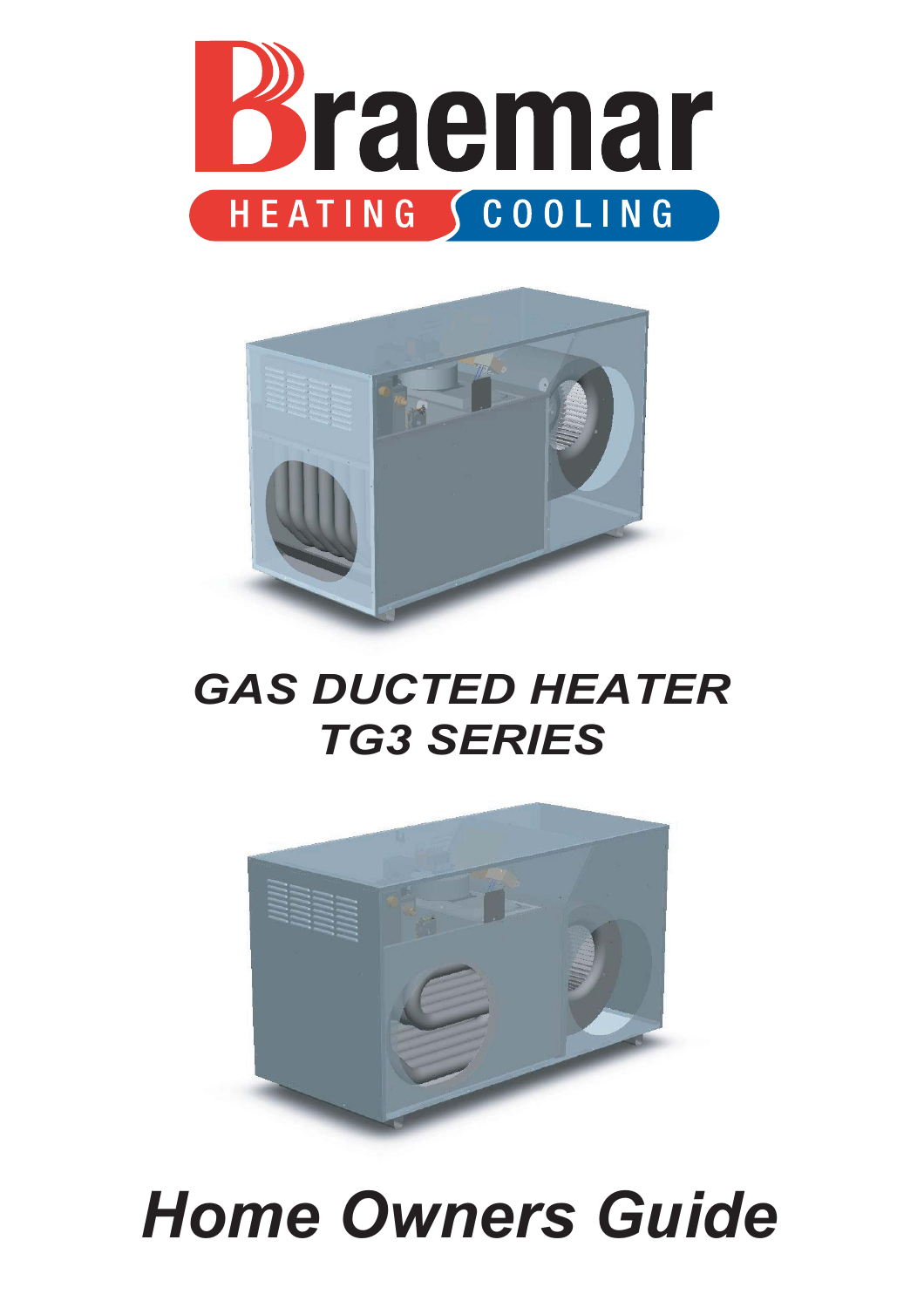

#### **INTRODUCTION**

**Congratulations on choosing a Braemar Gas Ducted Heating Unit. Your Braemar Heater is built from the highest quality materials and is engineered to provide many years of trouble free performance.** 

## *TG3 Internal*

 **Please take a moment to read these instructions.**



#### **Delivery**

**The customer or installer, upon delivery of the heater should ensure that the model number and gas type is as requested. A data label on the end of the heater details both the model number and gas type. Please check the heater and report any freight damage.**

### **Features**

- **1. Heat exchanger 10 year warranty**
- **2. Fully automatic electronic ignition**
- **3. Approved by the Australian Gas Association**
- **4. Three speed fan**

**Designed and manufactured in Australia to exacting standards.**

1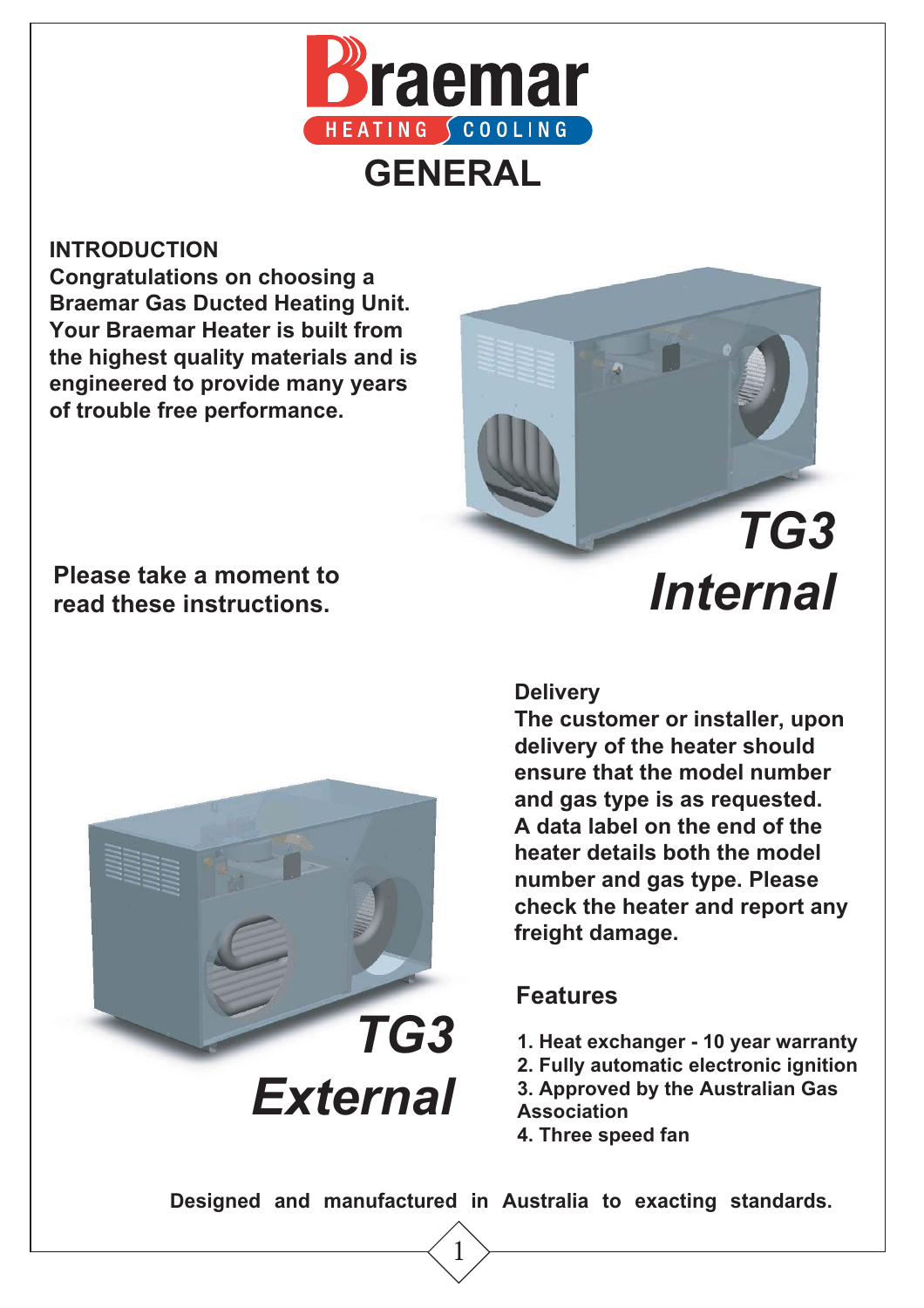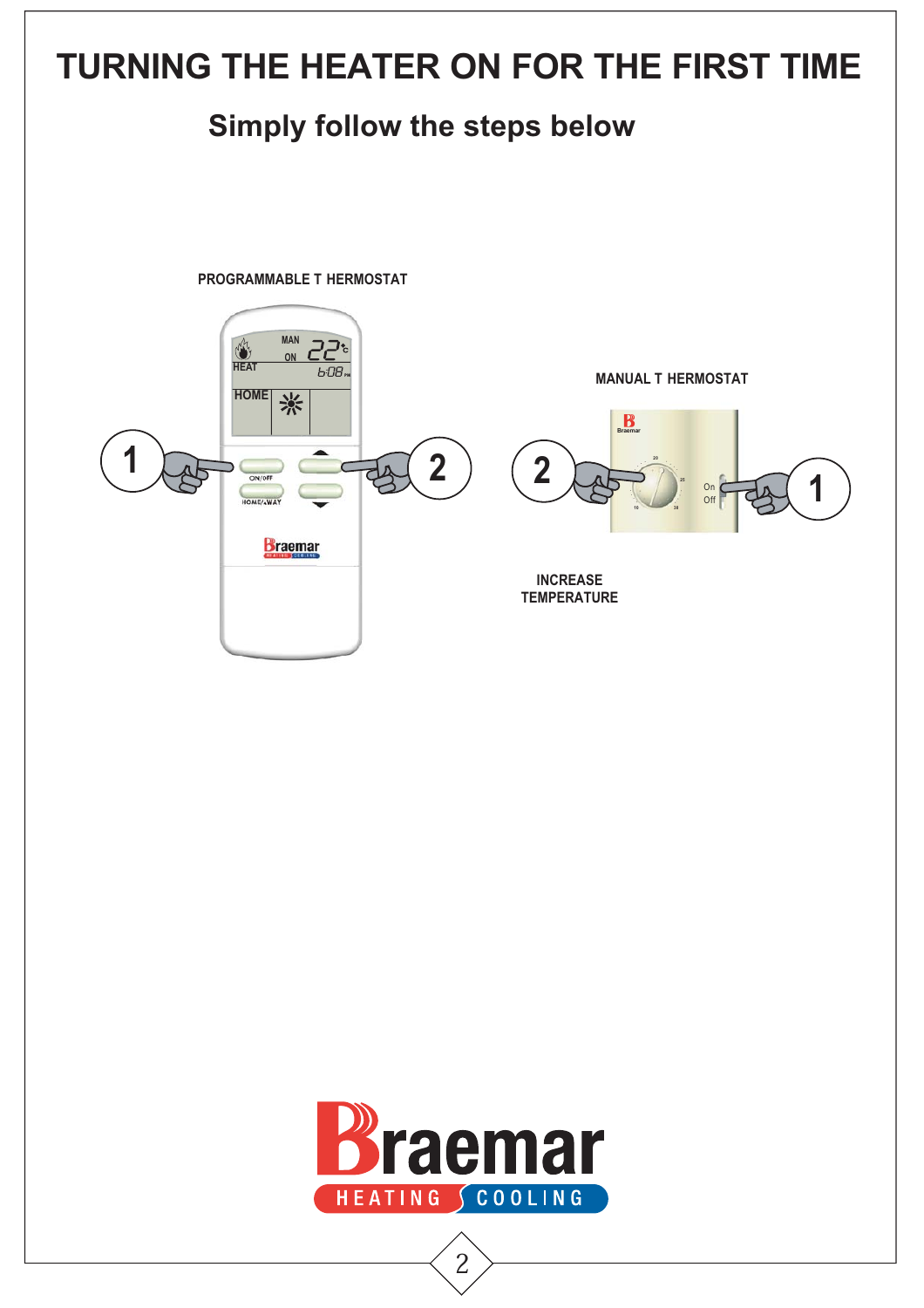### **MAINTENANCE SCHEDULE**

Periodic maintenance of the heater will ensure a long and satisfactory service life with the heater operating at optimum performance. Maintenance should be performed on a yearly basis by an Authorised person trained in the service of the Braemar Heaters.

If heater does not operate satisfactorily refer to the trouble shooting chart below or contact your Braemar Dealer.

### **TROUBLE SHOOTING**

### **Problem? If you have difficulty operating your Heater check the trouble shooting guide before calling for service**

HEAT should be ON but the heater is not working.

Check that gas is on to heater Check that power is on to the heater

**Problem?** Heater has gone through a start-up sequence and has not lit.

Turn the Thermostat OFF-ON-OFF-ON with a 5 second interval between steps. Set the thermostat temperature to above room temperature. The heater should now operate.

#### **Problem?**

Heater is not operating effectively.

Check that there are enough outlets opened for the fan speed selected. Is the return air filter blocked ? We recommend cleaning every fortnight.

Problem? Not enough Heating.

Is the thermostat located in the correct area according to the Installation Instructions. Increase the SET temperature.

### **Problem?**

Heater runs when not programmed - Electronic thermostats.

Check the time AM or PM. Sleep or away programmed temperature is too high: lower.

3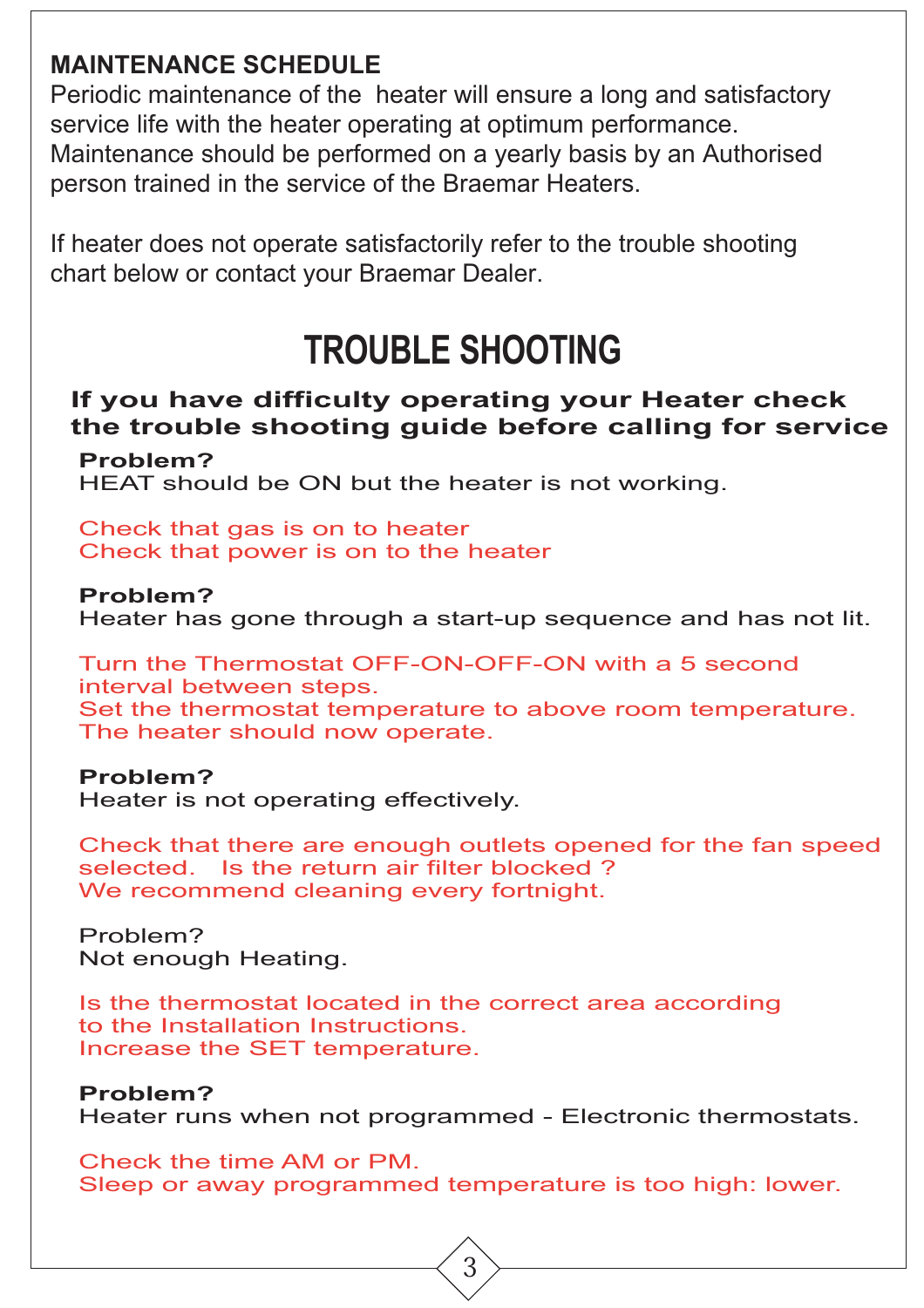## **IMPORTANT**

 **Record the Serial No. and Model No. of the heater here.**

| <b>Model No:</b>      |  |  |
|-----------------------|--|--|
| <b>Serial No:</b>     |  |  |
| Date of Installation: |  |  |
| <b>Installer:</b>     |  |  |

## **SERVICE**

### **Before calling for service have you :**

- **1. Checked through the trouble shooting guide.**
- **2. Noted the Serial No. & Model No. of the heater. ( if they are not recorded above, the numbers are located on the side of the heater. )**
- **3. Spoken to your Braemar Dealer / Installer.**

 **FOR SERVICE CALL : 1 300 650 644**